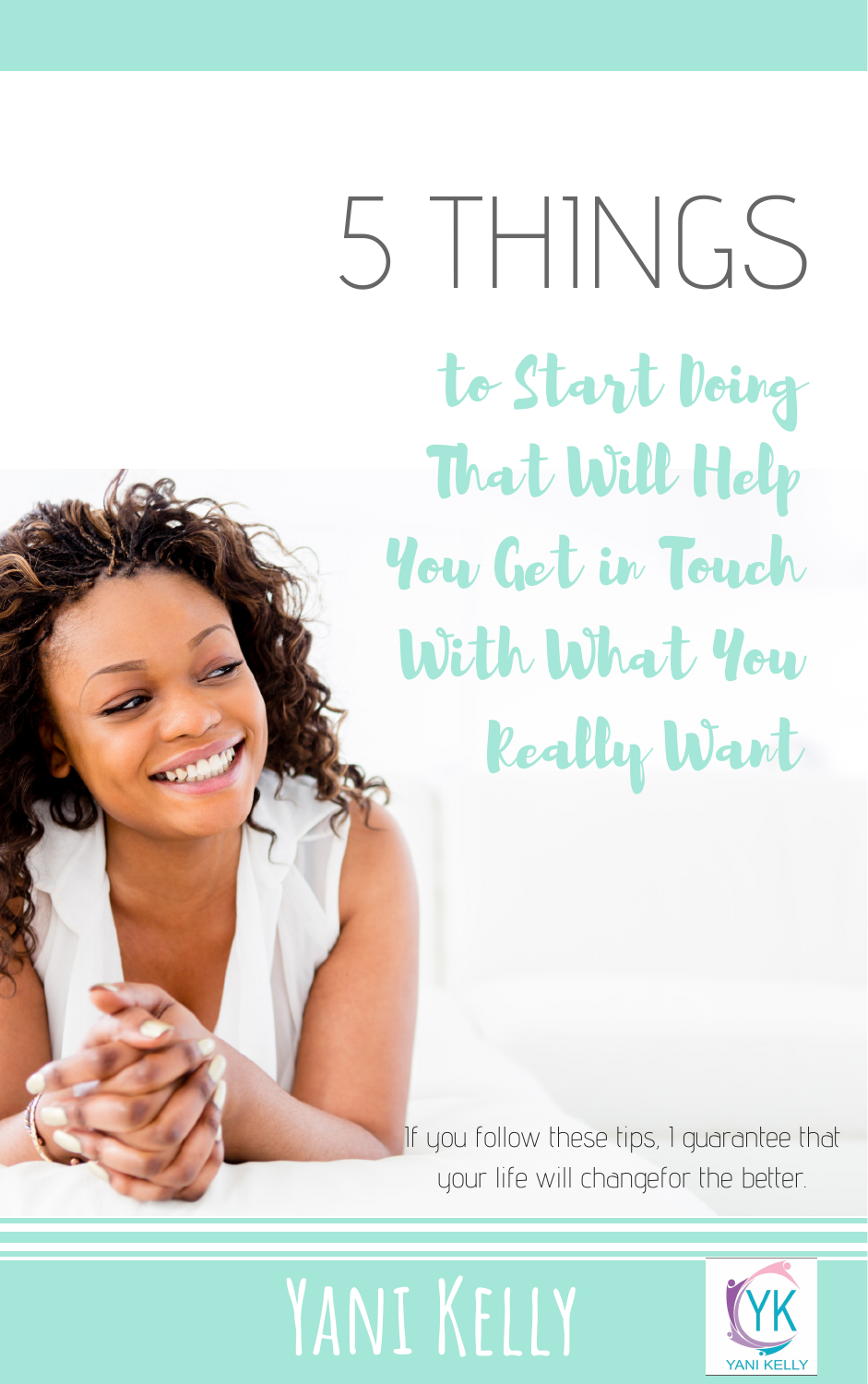When we're sucked into the online world, we aren 't living in reality.

of us are completely addicted to our electronics.

Social media feeds comparisons, unhappiness, and gives usunrealistic expectations for what life should be like. Instead turn off that screen and get some sleep.

# Get 8+ Hours of Sleep #1

When you ' re not sleeping well, you are simply not living up to your fullest potential. The easiest way to get more sleep is to set the alarm for 1 hour before your desired bedtime. When the alarm goes off, immediately stop whatever you are doing, turn off all screens, and start getting ready for bed. Less time on your phone = more sleep time. Most )<br>)<br>)

#### **www.yanikelly.com**

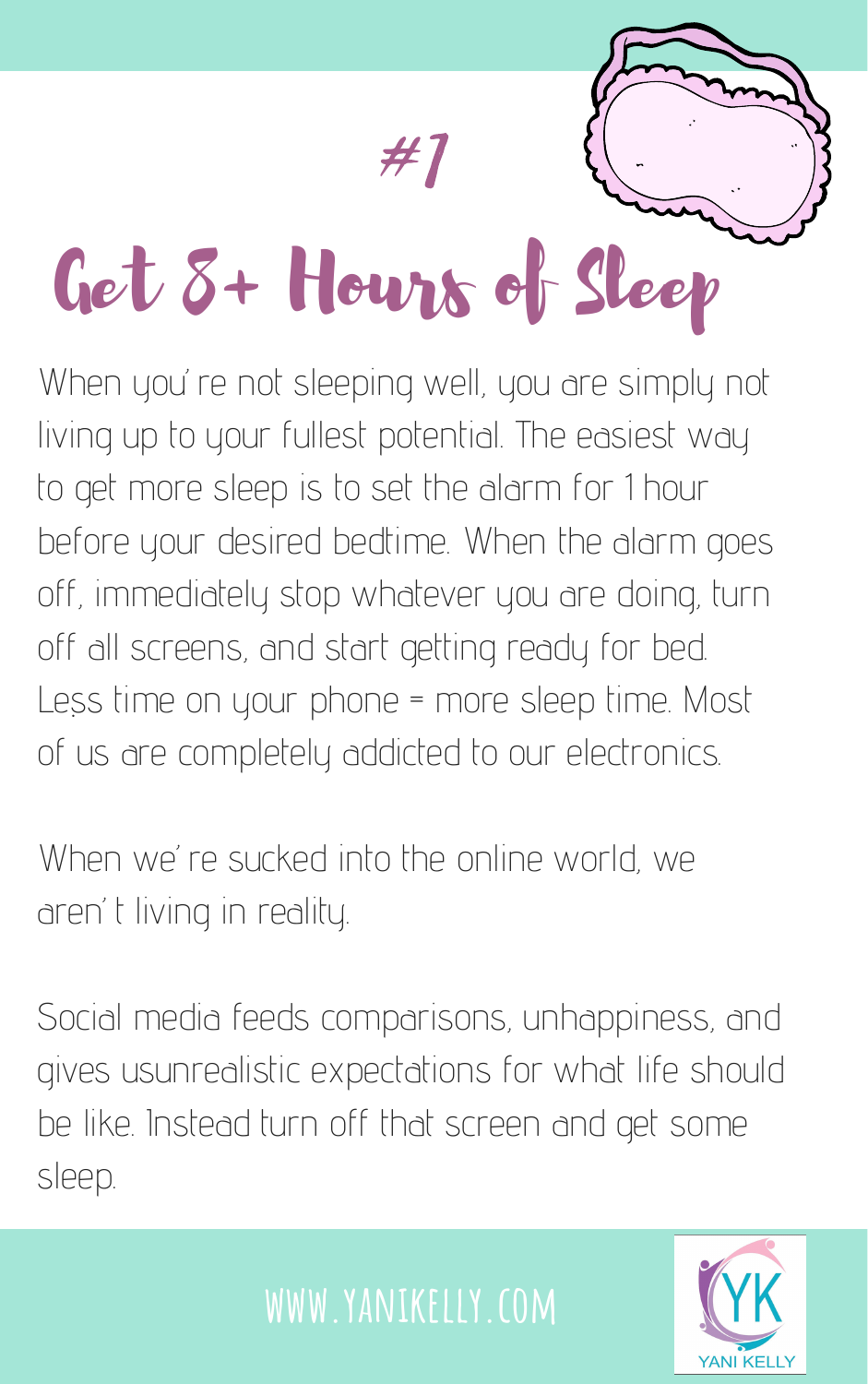Gratitude is so incredibly important. Every single day, make the choice that you will express gratitude. Within the first 30 minutes of waking up, write down three things you are grateful for.



Do this again at night, just before bed. Three things that you are thankful for that happened that day. Do this every single day.



#### **www.yanikelly.com**

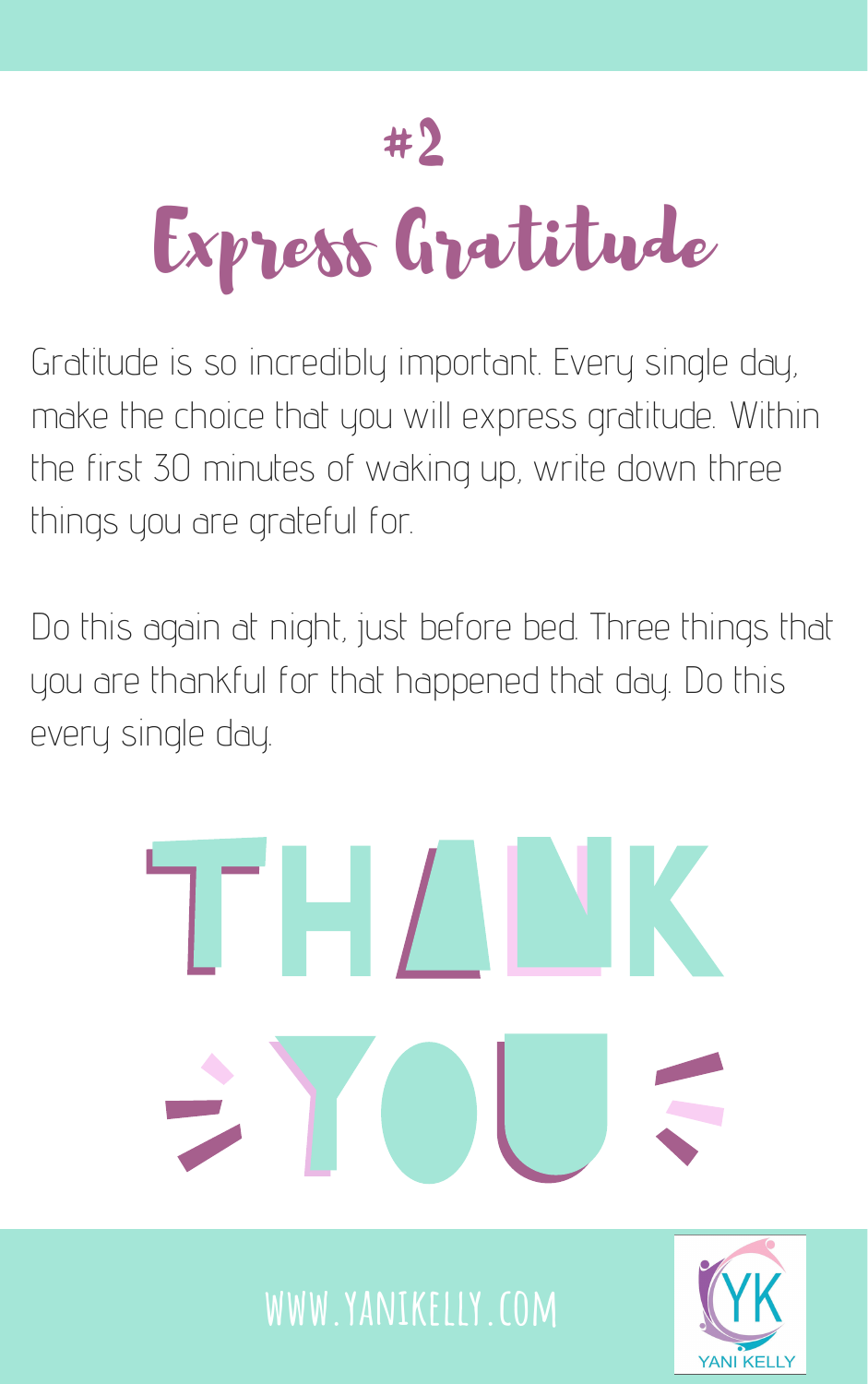

Give generously **–** especially your time. Giving makes us happier than receiving.

So, go volunteer. Call up that aunt who you never talk to but enjoy the company of. Do something nice for the people in your life. Feed the meter for the guy parked next to you.



#### **www.yanikelly.com**



"The Secret to Living is Giving"

- Tony Robbins

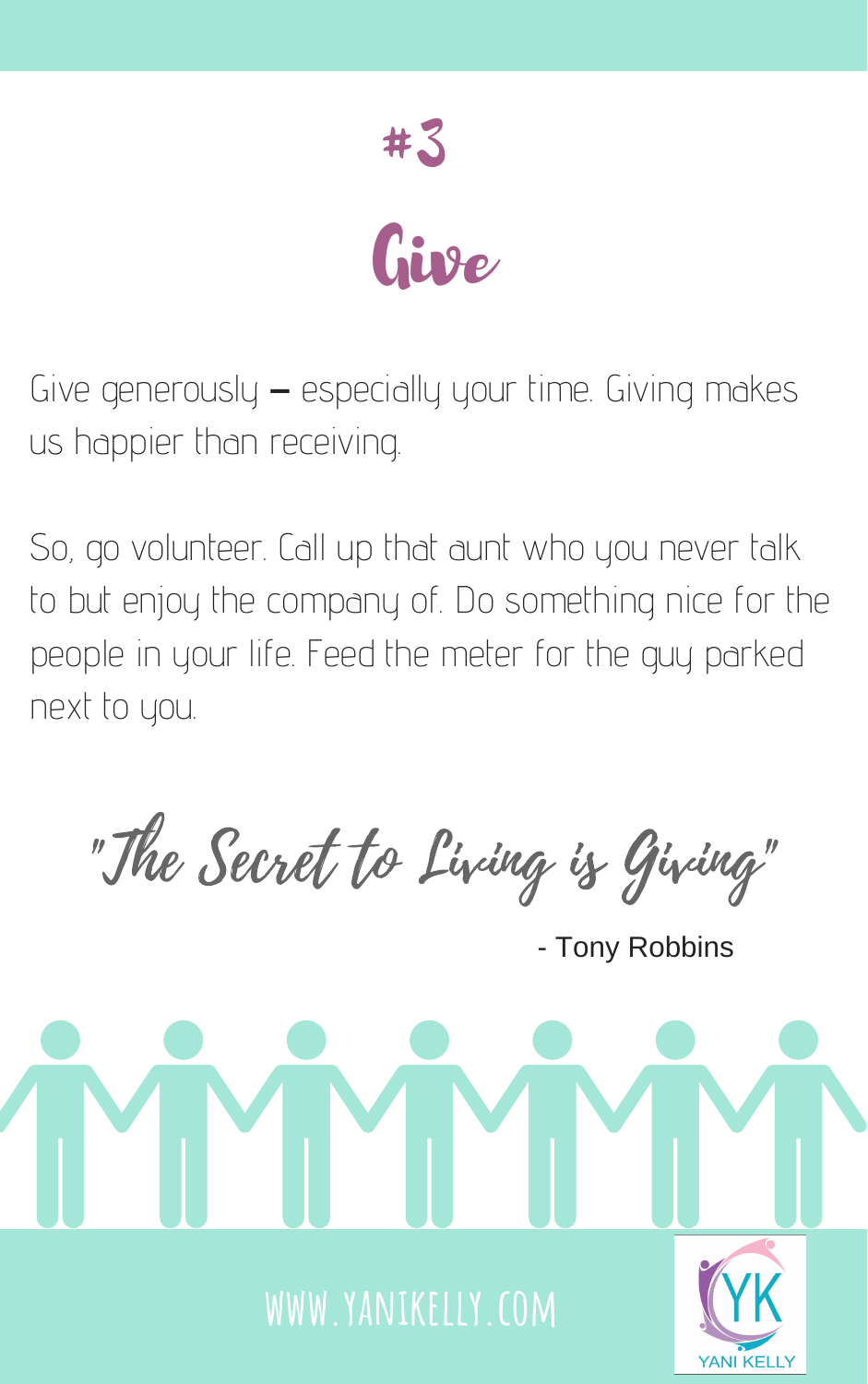# Cut Out Junk Food + Sugar



#### **www.yanikelly.com**



We are wired to crave unhealthy food **–** but such food doesn 't provide the nutrients that we need to live our best lives. If you want to feel happy and energized, you MUST eat well.

#### Focus on adding as many fruits and vegetables as you can each day.